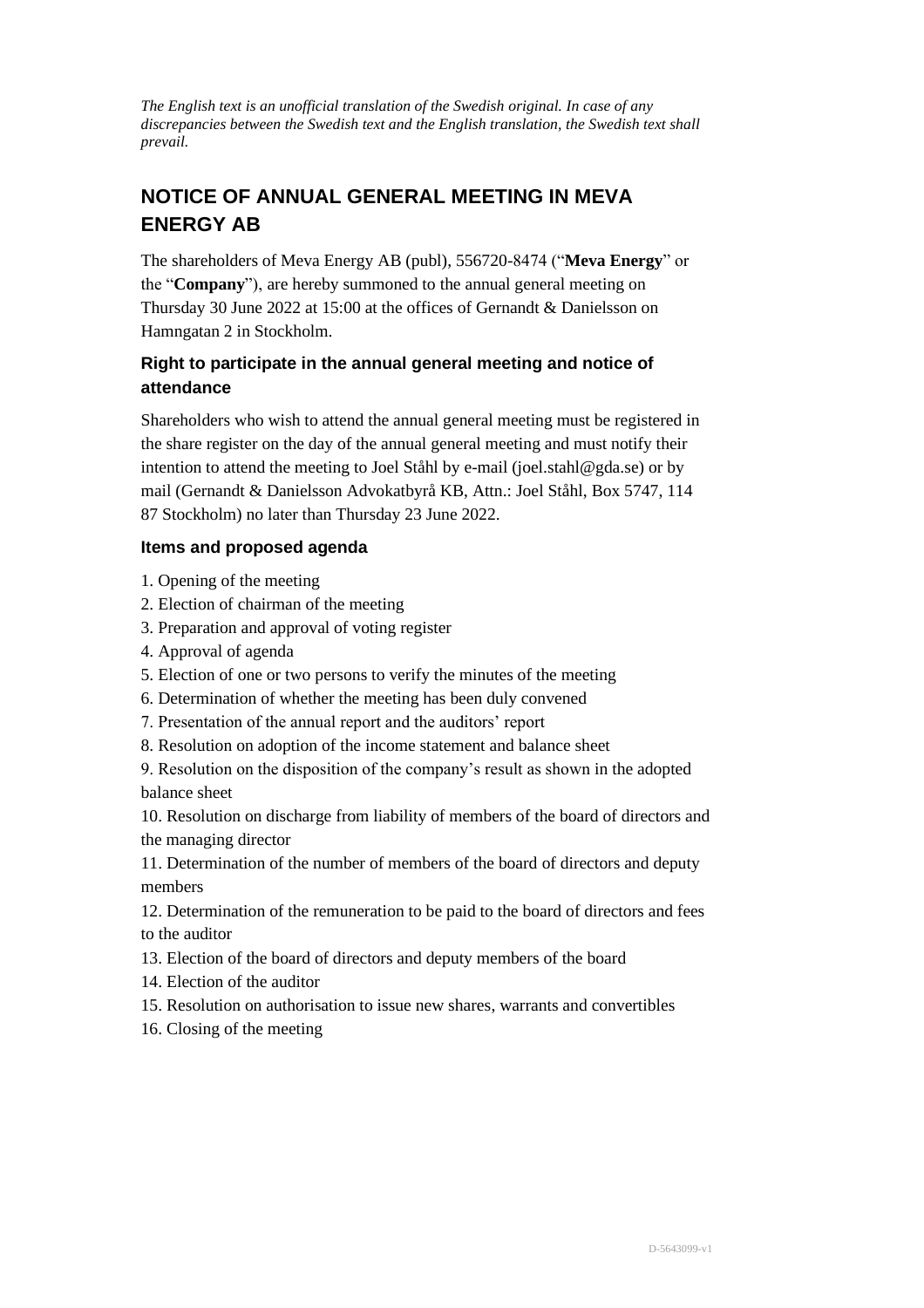#### **Proposal for resolutions**

#### *Item 2: Election of chairman of the meeting*

The board of directors proposes that Oscar Anderson, member of the Swedish Bar Association, from Gernandt & Danielsson is elected as chairman of the meeting.

#### *Item 9: Resolution on the disposition of the company's result as shown in the adopted balance sheet*

The board of directors proposes that the company's loss shall be allocated in accordance with the proposal on allocation of result set out in the annual report, i.e. the result shall be carried forward and no dividend shall be paid.

### *Item 11 and 13: Determination of the number of members of the board of directors and deputy members and election of the board of directors and deputy members of the board*

Proposals will be submitted by shareholders not later than at the annual general meeting. At the time of the notice of the annual general meeting, notice has been given of an extraordinary general meeting to be held on 22 June 2022. At this extraordinary general meeting, a change in the composition of the board of directors may be considered.

If a board of directors is elected at the extraordinary general meeting, the shareholders Urus AB and Molindo Energy AB intend to propose its re-election at the annual general meeting. Otherwise, the same shareholders intend to present their proposal for the election of the board of directors at the latest at the annual general meeting.

#### *Item 12: Determination of the remuneration to be paid to the board of directors and fees to the auditor*

Urus AB and Molindo Energy AB propose that no remuneration shall be paid to the board of directors.

Urus AB and Molindo Energy AB propose that the auditors' fees shall be paid upon approval of their invoice.

#### *Item 14: Election of the auditor*

Urus AB and Molindo Energy AB propose that the accounting firm BDO AB is reelected as the company's auditor for the period until the end of the next annual general meeting. BDO AB has informed the company that in the event that the accounting firm is elected, Katarina Eklund will be the auditor in charge.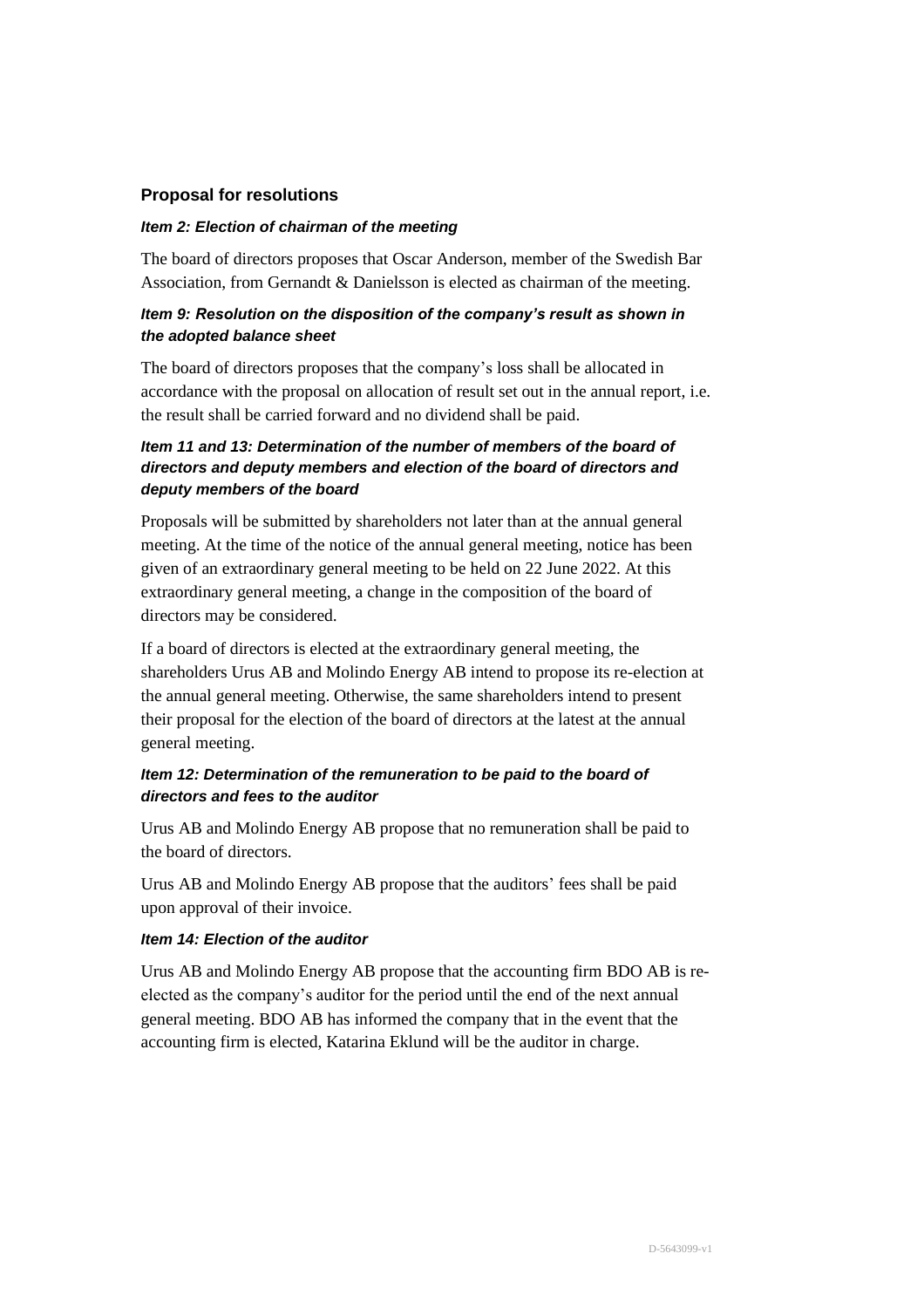## *Item 15: Resolution on authorisation to issue new shares, warrants and convertibles*

The board of directors proposes that the annual general meeting resolves to authorise the board of directors to, on one or more occasions prior to the next annual general meeting, with or without deviation from the shareholders' preferential right, resolve on new issue of ordinary shares/preferred shares/convertibles/warrants, on the condition that such issues shall not result in the company's share capital exceeding the company's maximum permissible share capital in accordance with the company's articles of association from time to time. Such resolution on issue of new shares/convertibles/warrants may be made with the condition that the new ordinary shares/preferred shares/convertibles/warrants shall be paid with non-cash consideration in kind or otherwise on terms stated in Chapter 2, Section 5 second paragraph 1-3 and 5 of the Swedish Companies Act (Sw. *aktiebolagslagen*) or that the ordinary shares/preferred shares/convertibles/warrants shall be subscribed for by set-off against claims.

The background for the proposal and the reasons for the right to deviate from the shareholders' preferential right is to enable the board of directors to quickly and efficiently strengthen the company's capital base, attract key people or strategic shareholders to the company, and to issue ordinary shares/preferred shares/convertibles/warrants as means of payment in connection with the acquisition of shares or other assets.

At the time of notice of the annual general meeting, only ordinary shares are issued by the Company. The Company has given notice of an extraordinary general meeting to be held on 22 June 2022 at which the introduction of a class of preferred shares is to be considered. In the event that a class of preferred shares is introduced, this proposed authorisation to issue shares, warrants and convertibles shall also cover the issue of preferred shares.

The board of directors further proposes that the board of directors is authorised to make those minor changes to the resolution that may prove to be necessary in connection with registration of the resolution with the Swedish Companies Registration Office.